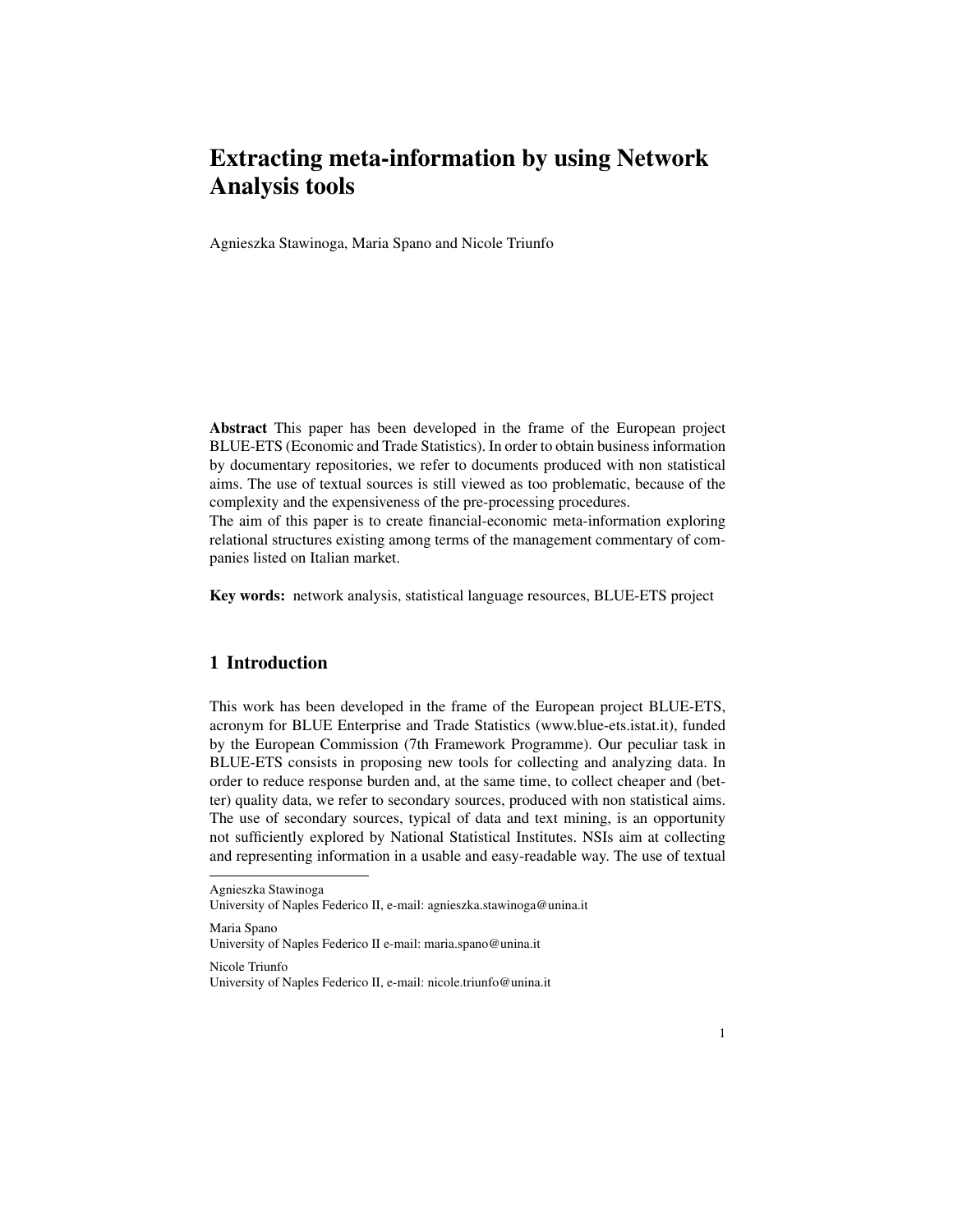data has been still viewed as too problematic, because of the complexity and the expensiveness of the pre-processing procedures and often for the lack of suitable analytical tools. In order to focus our attention on enterprise statistics we propose to extract and to analyze data by mining into the management commentaries attached to the annual reports. In this work we pay attention to the problems related to the pre-processing procedures, mainly concerning with semantic tagging. In order to perform the semantic tagging it is necessary to have a language resource appropriate for the subject of analysis. In this paper we propose a semi-automatic strategy based on network analysis tools for creating financial-economic meta-information.

#### 2 Pre-processing: State of Art

In order to understand and extract the information contained in a set of documents, it is necessary to transform textual (unstructured) data in a lexical matrix which can be analyzed with statistical tools. In the literature this process is well-known as text pre-processing. A unique definition of the pre-processing steps does not exist. According with the aim of the analysis, the researcher creates an ad hoc strategy for extracting the significant information from the documents. It is obvious that the researchers' choices affect completely the results of the analysis. In order to perform an automatic text analysis, the first step consists in choosing the unit of the analysis. On the one hand, the formalists [2] consider the graphical form / type (sequence of characters delimited by two separators) as the unit of analysis. They carry out the statistical analysis regardless of the meaning of the graphical forms, which are considered language independent. On the other hand, the computational linguists consider the lemma as the unit of the analysis [5]. Electronic dictionaries, frequency lexica and automatic normalization are the practical tools adopted according with this language dependent approach. In the field of textual data analysis, Bolasco [3] considers a mixed language dependent unit (graphical form / lemma / multiword expression) named "textual form". Once the unit of analysis is chosen, the preprocessing can be summarised in the following steps:

- 1. cleaning of the text (definition of alphabet characters / separators);
- 2. normalization (recognition of particular entities such as dates, acronyms, abbreviations);
- 3. text annotation (introduction of meta-information by grammatical and semantic tagging, lemmatization, etc.) [4].

#### 3 Methodology

In order to detect meaningful communities of closely related terms Balbi and Stawinoga [1] proposed a new Text Mining strategy for dimensionality reduction by the use of Network Analysis tools. The strategy has been applied to the management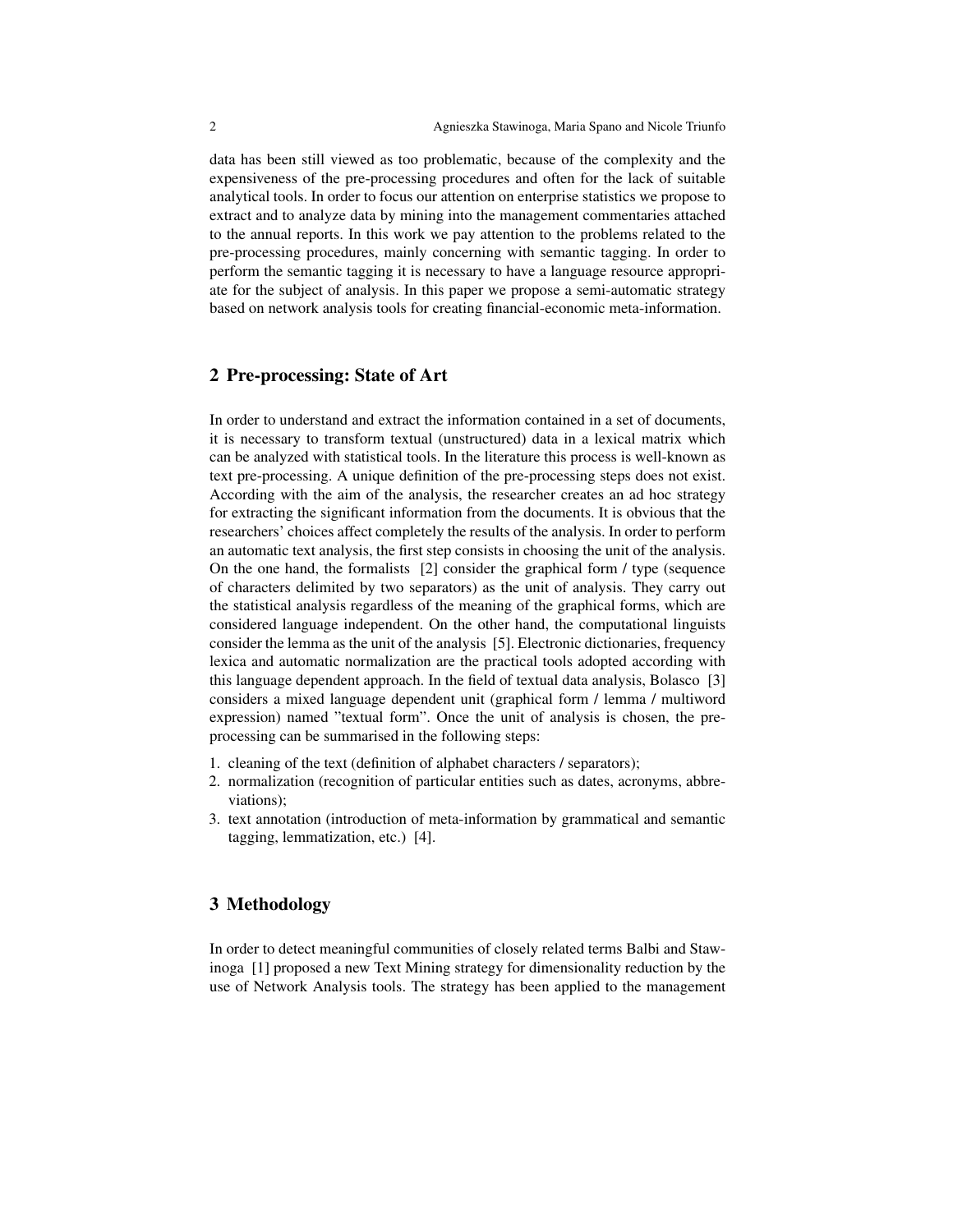Extracting meta-information by using Network Analysis tools 3

commentary of the world leader of eyewears, Luxottica, because this company is listed on both U.S. and Italian markets and the U.S. law thoroughly explains all information that the management commentary must include (differently to the Italian law). The data matrix used for the analysis is the lexical table **T** ( $n \times p$ ) which indicates the occurrences of the *p* terms in *n* parts of a corpus. The matrix T can be easily transformed into an 1-mode co-occurrence matrix  $\mathbf{W}$  ( $p \times p$ ) which represents the relational system of the selected terms. To avoid weak relations and to obtain less sparse matrix the authors proposed to use the strength of associations among terms instead of the simply co-occurrence frequency. According to a predefined threshold based on the actual distributions of Jaccard index, the matrix of similarities  $S(p \times p)$ is dichotomized to obtain network representation of the relations existing among the terms. In the following step, various network analysis tools are used for identifying meaningful structures of terms.

In this work we propose to extend this strategy to the analysis of more than one management commentary, in order to identify meta-information (statistical language resources) for the financial-economic field. The work focuses on the section devoted to the results of operations, which is common for all management commentaries. We go to identify topics which are mostly treated by all companies in their annual reports. In this case, the rows of the lexical table T represent the different companies and the columns are the terms. We analyze a sample of 50 Italian listed companies, extracted using a technique of quota sampling to ensure compliance with the composition of the sectors in which the firms in the Italian stock exchange (Borsa Italiana s.p.a.) are classified. Our reference year is 2010.

The network analysis tools we propose to use are the following. Firstly, different components of the network (maximal connected sub-graphs) are extracted. From a textual point of view, the different connected components give the possibility to individuate different topics. Figure 1 illustrates examples of some components extracted from the analyzed network. For instance, the pink one consists of 3 terms (nodes) which specify the methods (LIFO-FIFO) to calculate the value of inventories reported in the financial statements. When a component of the network is too



Fig. 1 Examples of components extracted from the analyzed network